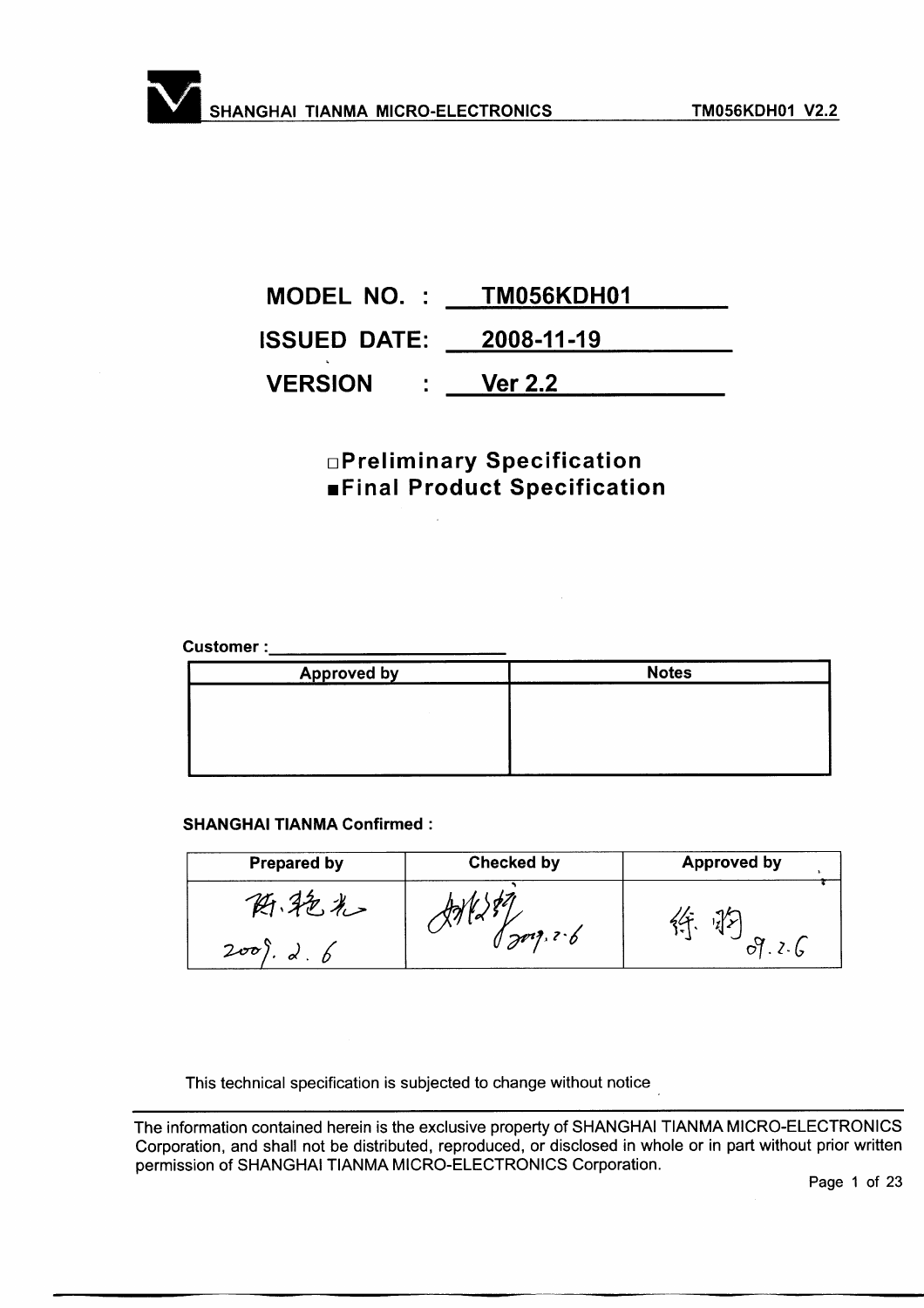

# **Table of Contents**

| $\mathbf 1$    |  |
|----------------|--|
| $\overline{2}$ |  |
| 3              |  |
| $\overline{4}$ |  |
| 5              |  |
| 6              |  |
| $\overline{7}$ |  |
| 8              |  |
| 9              |  |
|                |  |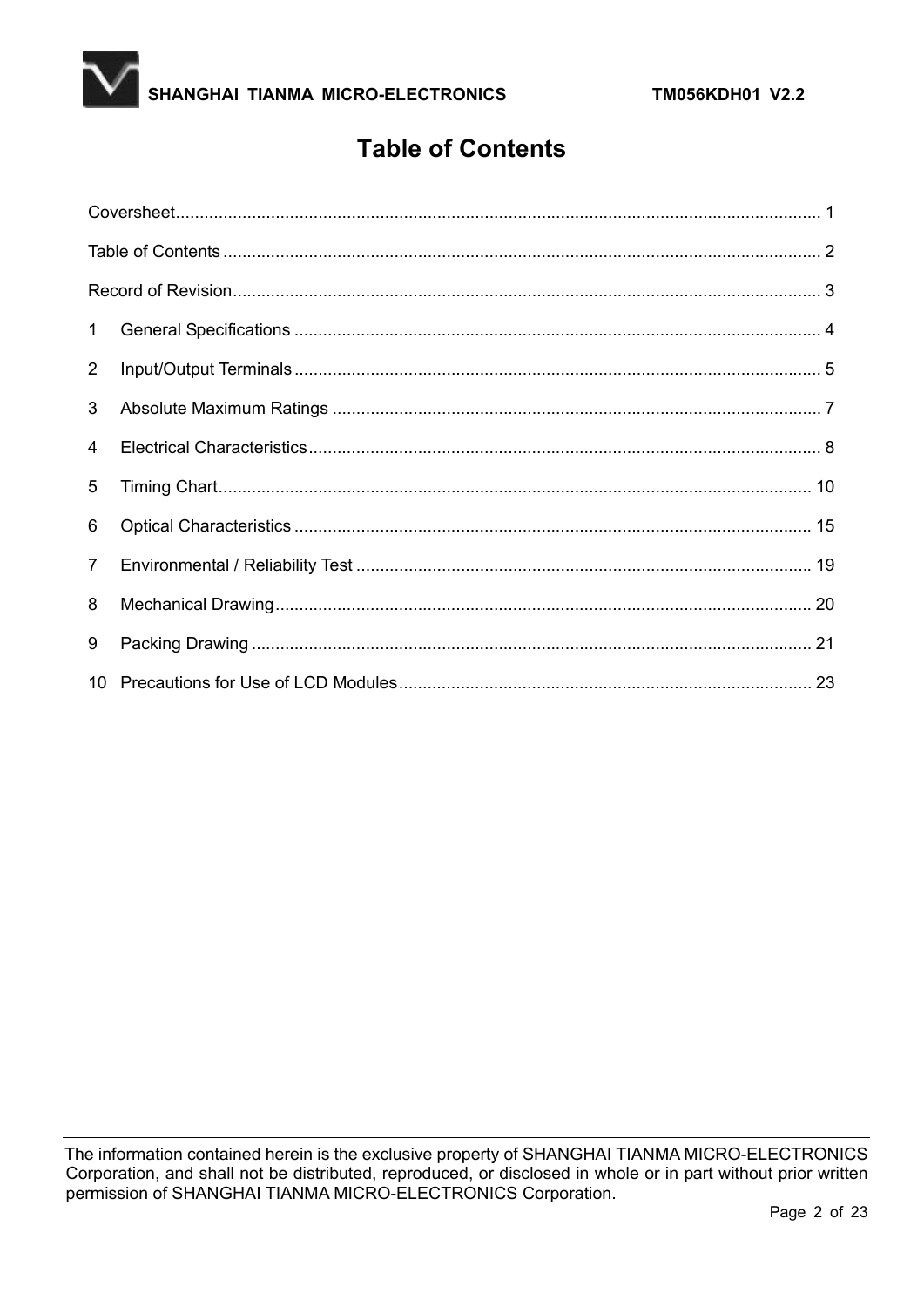

# **Record of Revision**

| <b>Rev</b> | <b>Issued Date</b> | <b>Description</b>                                      | <b>Editor</b> |
|------------|--------------------|---------------------------------------------------------|---------------|
| 1.0        | 2008-05-20         | <b>Preliminary Release</b>                              | Yebo Gu       |
| 2.0        | 2008-10-10         | Modify the chromaticity x/y upper and lower limit value | Haijun He     |
| 2.1        | 2008-11-19         | Modify the module name from TS056KAAAD01-01             | Yanguang Chen |
| 2.2        | 2009-02-05         | Update the Timing Parameter                             | Yanguang Chen |
|            |                    |                                                         |               |
|            |                    |                                                         |               |
|            |                    |                                                         |               |
|            |                    |                                                         |               |
|            |                    |                                                         |               |
|            |                    |                                                         |               |
|            |                    |                                                         |               |
|            |                    |                                                         |               |
|            |                    |                                                         |               |
|            |                    |                                                         |               |
|            |                    |                                                         |               |
|            |                    |                                                         |               |
|            |                    |                                                         |               |
|            |                    |                                                         |               |
|            |                    |                                                         |               |
|            |                    |                                                         |               |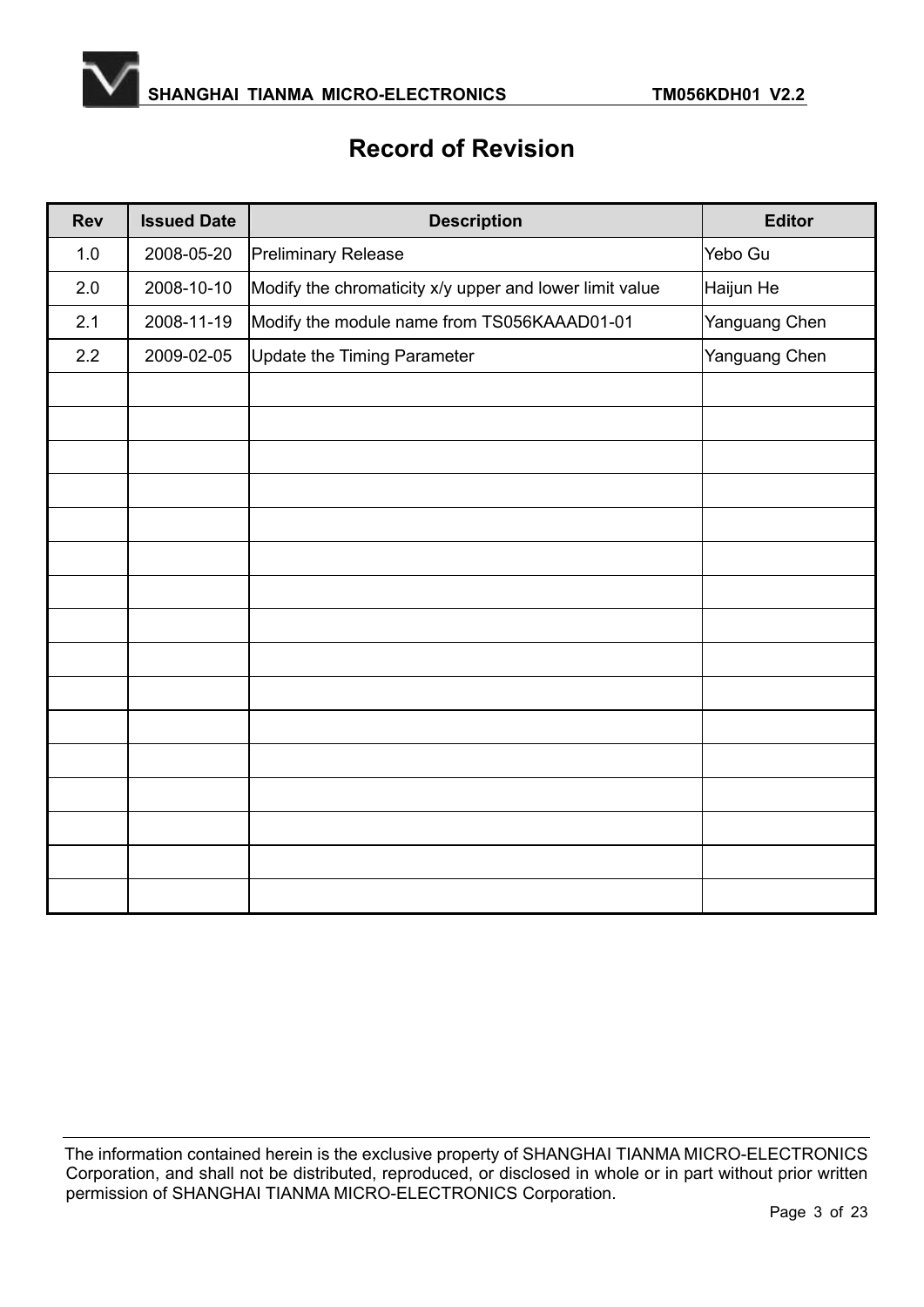

### **1 General Specifications**

| <b>Feature</b>                              |                                       | <b>Spec</b>            |  |  |
|---------------------------------------------|---------------------------------------|------------------------|--|--|
|                                             | <b>Size</b>                           | 5.6 inch               |  |  |
|                                             | <b>Resolution</b>                     | 320(RGB) x 234         |  |  |
|                                             | Interface                             | Analog RGB             |  |  |
|                                             | <b>Color Depth</b>                    | Full color             |  |  |
|                                             | Technology Type                       | a-Si TFT               |  |  |
| <b>Display Spec.</b>                        | Dot Pitch (mm)                        | $0.118 \times 0.362$   |  |  |
|                                             | <b>Pixel Configuration</b>            | R.G.B. Vertical Stripe |  |  |
|                                             | Display Mode                          | TM with Normally White |  |  |
|                                             | Surface Treatment(Up Polarizer)       | Anti-Glare             |  |  |
|                                             | <b>Viewing Direction</b>              | 12 o'clock             |  |  |
|                                             | <b>Gray Scale Inversion Direction</b> | 6 o'clock              |  |  |
|                                             | $LCM (W \times H \times D) (mm)$      | 126.50 x 100.00 x 5.70 |  |  |
|                                             | Active Area(mm)                       | 113.280 x 84.708       |  |  |
| <b>Mechanical</b><br><b>Characteristics</b> | With /Without TSP                     | <b>Without TSP</b>     |  |  |
|                                             | Weight (gram)                         | 123.0                  |  |  |
|                                             | <b>LED</b> number                     | 14 LEDs                |  |  |

Note 1: Viewing direction for best image quality is different from TFT definition, there is a 180 degree shift.

Note 2 : Requirements on Environmental Protection: RoHS

Note 3: The weight tolerance:  $\pm 5\%$ .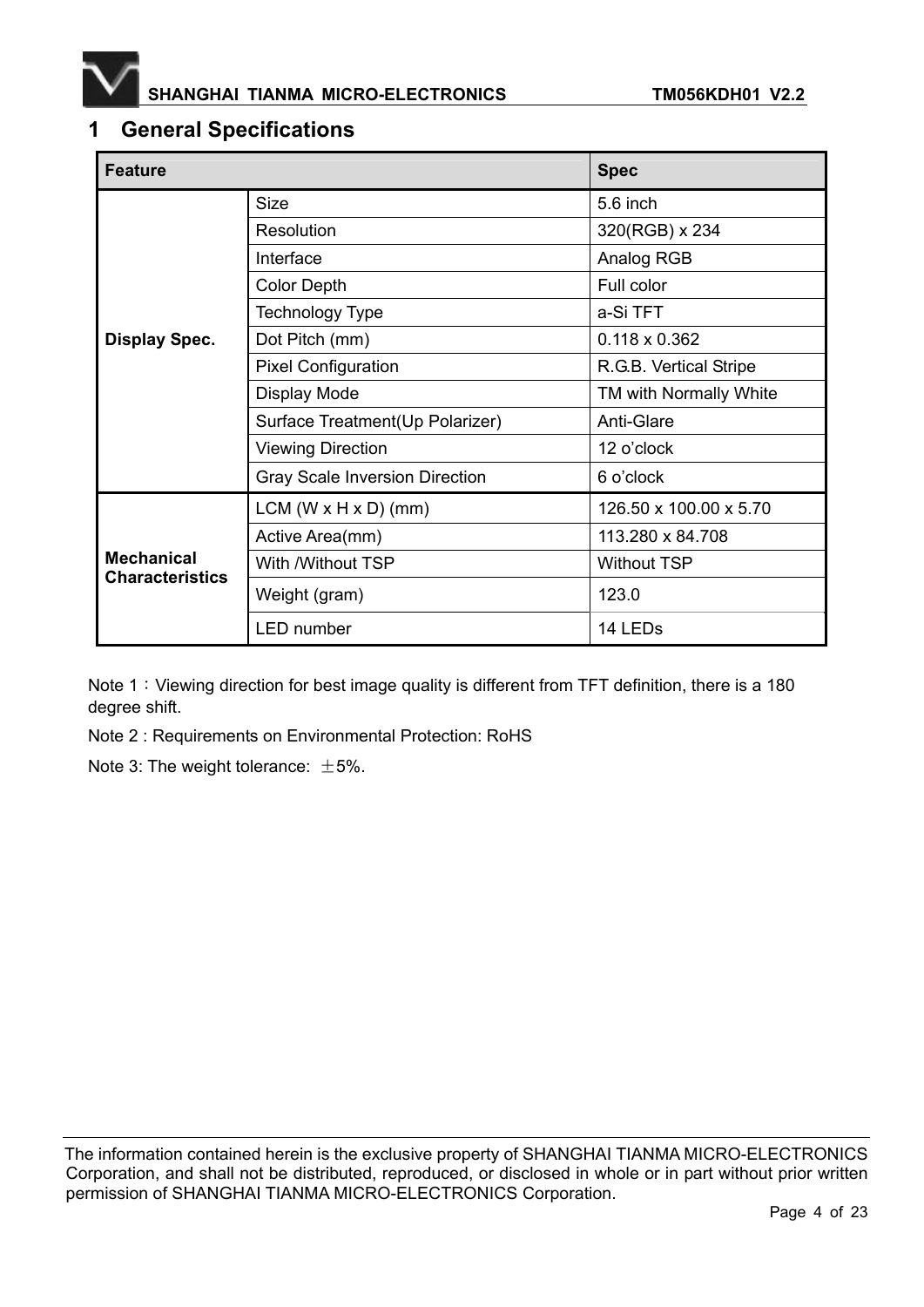

## **2 Input/Output Terminals**

### **2.1 TFT LCD panel driving section**

|                 |                  |                | FPC Connect type is : FH12-26S-0.5SH                  |               |  |  |  |
|-----------------|------------------|----------------|-------------------------------------------------------|---------------|--|--|--|
| <b>No</b>       | <b>Symbol</b>    | I/O            | <b>Description</b>                                    | <b>Remark</b> |  |  |  |
| 1               | <b>GND</b>       | P              | Ground                                                |               |  |  |  |
| $\overline{2}$  | <b>VCC</b>       | P              | Supply voltage for scan driver                        |               |  |  |  |
| $\overline{3}$  | <b>VGL</b>       | $\overline{P}$ | Negative power for scan driver                        |               |  |  |  |
| 4               | <b>VGH</b>       | P              | Positive power for scan driver                        |               |  |  |  |
| 5               | <b>STVD</b>      | I/O            | Vertical start pulse down side                        | Note 1        |  |  |  |
| 6               | <b>STVU</b>      | I/O            | Vertical start pulse up side                          | Note 1        |  |  |  |
| $\overline{7}$  | <b>CKV</b>       |                | Shift clock input                                     |               |  |  |  |
| 8               | U/D              |                | UP/DOWN scan control input                            | Note 1        |  |  |  |
| 9               | <b>OEV</b>       |                | Output enable control for scan                        |               |  |  |  |
| 10              | <b>VCOM</b>      |                | Common electrode driving signal                       |               |  |  |  |
| $\overline{11}$ | <b>VCOM</b>      |                | Common electrode driving signal                       |               |  |  |  |
| 12              | L/R              |                | LEFT/RIGHT scan control input                         | Note 1        |  |  |  |
| 13              | <b>MOD</b>       |                | Sequential sampling and simultaneous sampling setting | Note 2        |  |  |  |
| 14              | <b>OEH</b>       |                | Output enable control for data driver                 |               |  |  |  |
| 15              | <b>STHL</b>      | I/O            | Start pulse for horizontal scan line left side        | Note 1        |  |  |  |
| 16              | <b>STHR</b>      | I/O            | Start pulse for horizontal scan line right side       | Note 1        |  |  |  |
| 17              | CPH <sub>3</sub> |                | Sampling and shifting clock pulse for data driver     | Note 2        |  |  |  |
| 18              | CPH <sub>2</sub> |                | Sampling and shifting clock pulse for data driver     | Note 2        |  |  |  |
| 19              | CPH <sub>1</sub> |                | Sampling and shifting clock pulse for data driver     | Note 2        |  |  |  |
| 20              | <b>VCC</b>       | P              | Supply voltage for data driver                        |               |  |  |  |
| 21              | <b>GND</b>       | P              | Ground                                                |               |  |  |  |
| 22              | VR.              |                | Alternated video signal(Red)                          |               |  |  |  |
| 23              | VG               |                | Alternated video signal(Green)                        |               |  |  |  |
| 24              | <b>VB</b>        |                | Alternated video signal(Blue)                         |               |  |  |  |
| 25              | <b>AVDD</b>      | P              | Supply voltage for analog circuit                     |               |  |  |  |
| 26              | <b>AVSS</b>      | P              | Ground for analog circuit                             |               |  |  |  |

Table 2.1 input terminal pin assignment

I: input pin; I/O: input/output pin; P: Power/GND;

| Setting of scan control input | In/out state for start pulse |             |             |             | <b>Scanning direction</b> |                           |
|-------------------------------|------------------------------|-------------|-------------|-------------|---------------------------|---------------------------|
| U/D                           | L/R                          | <b>STVD</b> | <b>STVU</b> | <b>STHR</b> | <b>STHL</b>               |                           |
| <b>GND</b>                    | <b>VCC</b>                   |             |             |             |                           | Up to down, left to right |
| <b>VCC</b>                    | <b>GND</b>                   |             |             |             |                           | Down to up, right to left |
| <b>GND</b>                    | <b>GND</b>                   |             |             |             |                           | Up to down, right to left |
| <b>VCC</b>                    | <b>VCC</b>                   |             |             |             |                           | Down to up, left to right |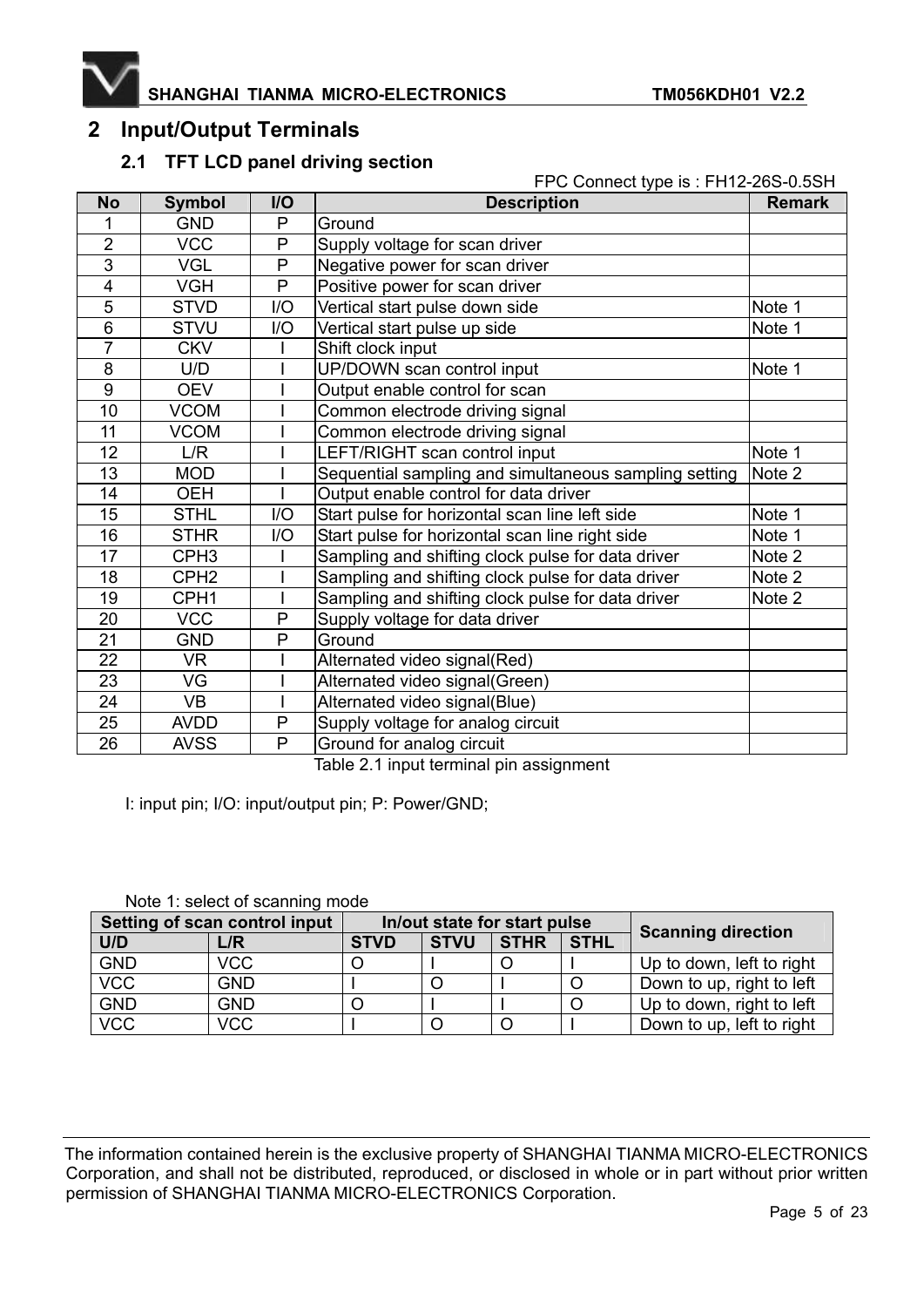Refer to the figure as below



Note 2: MOD=H, simultaneous sampling. MOD=L, sequential sampling. Please set CPH2 and CPH3 to GND when MOD=H.

#### **2.2 Backlight unit section**

| Pin No. | Symbol | <b>I/O</b> | <b>Function</b>                 | <b>Remark</b> |
|---------|--------|------------|---------------------------------|---------------|
|         | HI     |            | Power supply for backlight unit | Pink line     |
|         | GND    |            | Ground for backlight unit       | White line    |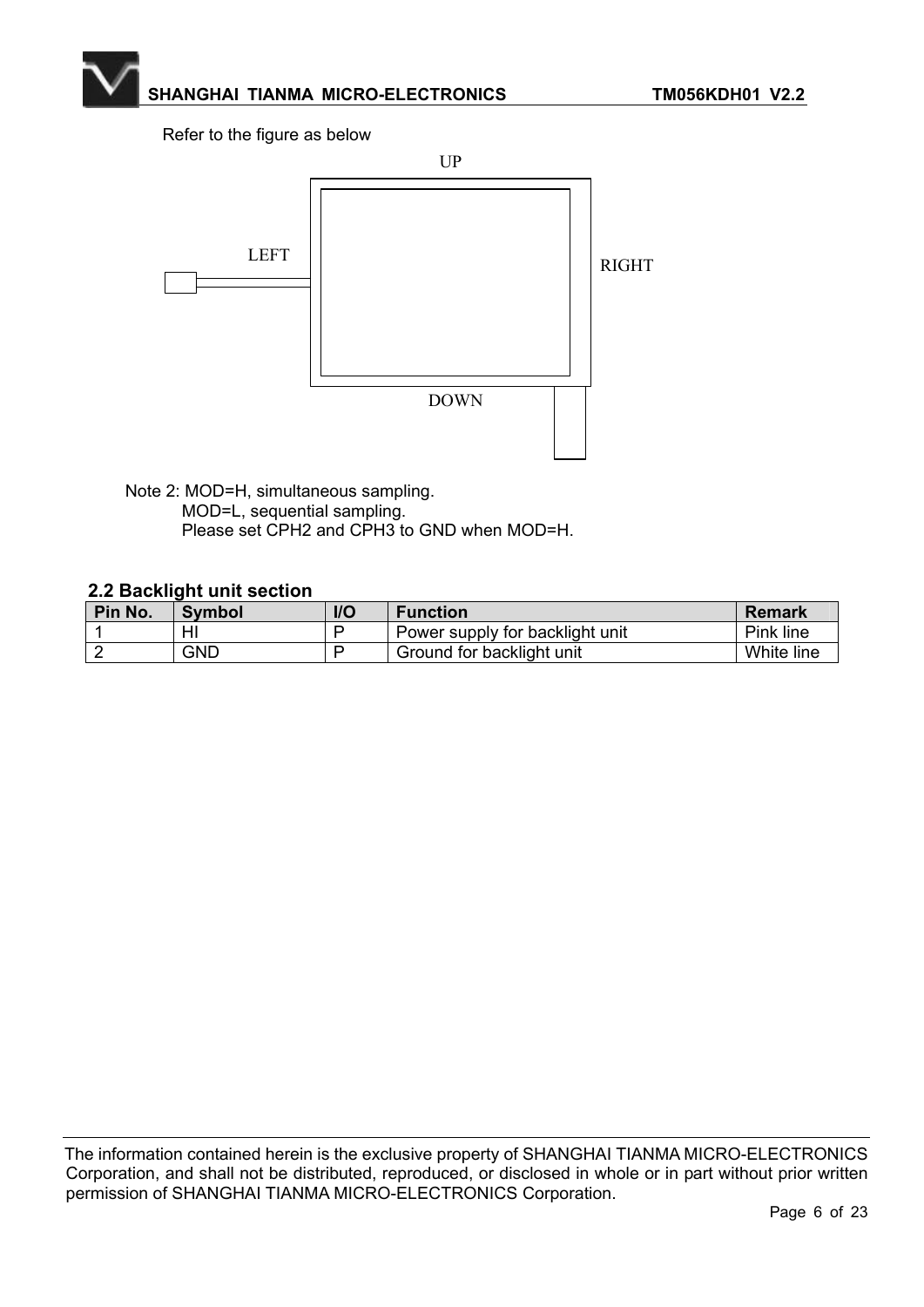

# **3 Absolute Maximum Ratings**

GND=0V, Ta =  $25^{\circ}$ C

| <b>Item</b>                  | Symbol         | <b>Min</b> | <b>Max</b> | <b>Unit</b> | <b>Remark</b> |
|------------------------------|----------------|------------|------------|-------------|---------------|
|                              | <b>VCC</b>     | $-0.3$     | 7.0        |             |               |
|                              | <b>AVDD</b>    | $-0.3$     | 7.0        | V           |               |
| <b>Power Voltage</b>         | VGH            | $-0.3$     | 18.0       |             |               |
|                              | VGL            | $-15.0$    | 0.3        |             |               |
|                              | <b>VGH-VGL</b> |            | 33.0       |             |               |
| Input signal voltage         | $V_A$          | $-0.2$     | $AVDD+0.2$ | $\vee$      | Note 1        |
|                              | Vı             | $-0.3$     | $AVDD+0.3$ | v           | Note 2        |
| <b>Operating Temperature</b> | Top            | $-20$      | 70         | °C          |               |
| <b>Storage Temperature</b>   | Tst            | $-30$      | 80         | °C          |               |

Table 3.1 Absolute maximum rating

Note 1: VR, VG, VB Note 2: STHL, STHR, OEH, L/R, CPH1-3, STVU, STVD, OEV, CKV, U/D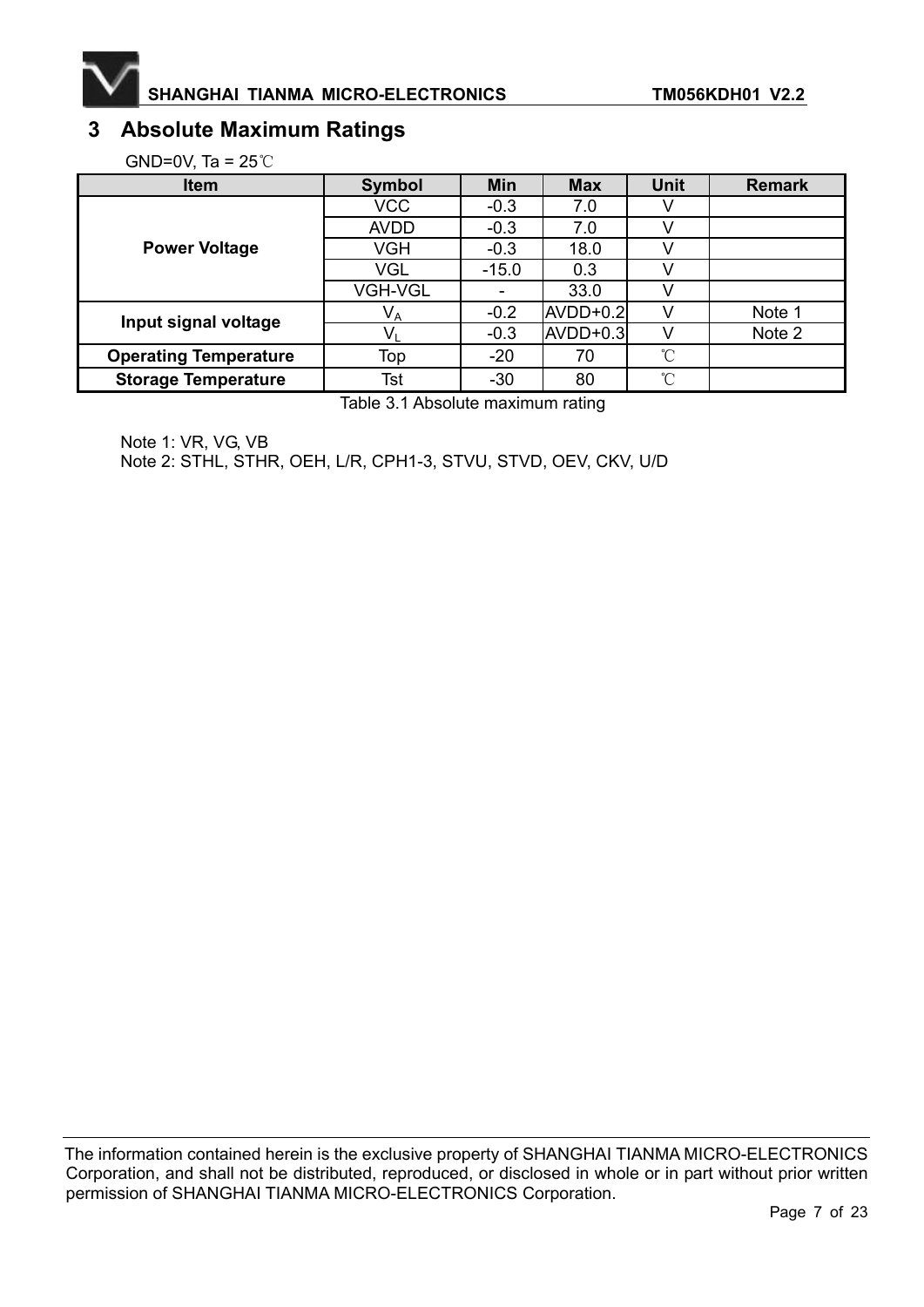

## **4 Electrical Characteristics**

#### **4.1 LCD module**

 $GND=0V$ ,Ta=25 $°C$ 

|                                | <b>Item</b>                    | Symbol                      | <b>Min</b> | <b>Typ</b> | <b>Max</b> | <b>Unit</b> | <b>Remark</b> |
|--------------------------------|--------------------------------|-----------------------------|------------|------------|------------|-------------|---------------|
|                                | Logic supply voltage           | <b>VCC</b>                  | 4.8        | 5.0        | 5.2        | V           |               |
|                                | Analog supply voltage          | <b>AVDD</b>                 | 4.8        | 5.0        | 5.2        | V           |               |
| Negative power for scan driver |                                | <b>VGL</b>                  | $-10.5$    | $-10.0$    | $-9.5$     | V           |               |
|                                | Positive power for scan driver | <b>VGH</b>                  | 14.3       | 15.0       | 15.7       | V           |               |
| Input                          | <b>Low Level</b>               | $V_{\rm IL}$                | 0          |            | 0.2xVCC    | V           | Note 1        |
| <b>Signal Voltage</b>          | <b>High Level</b>              | $\mathsf{V}_{\mathsf{IH}}$  | 0.8xVCC    |            | <b>VCC</b> | V           |               |
| Output                         | <b>Low Level</b>               | $\mathsf{V}_{\mathsf{OL}}$  | 0          |            | 0.2xVCC    | lV          |               |
| <b>Signal Voltage</b>          | <b>High Level</b>              | $\mathsf{V}_{\mathsf{OH}}$  | 0.8xVCC    |            | <b>VCC</b> | V           |               |
|                                |                                | $\mathsf{V}_{\mathsf{IA}}$  | 0.2        |            | AVDD-0.2   | V           |               |
|                                | <b>Video Signal Amplitude</b>  | $V_{\mathsf{IAC}}$          |            | 3.5        |            |             |               |
|                                |                                | $V_{\underline{IDC}}$       |            | AVDD/2     |            | V           |               |
|                                |                                | $\mathsf{V}_{\mathsf{CAC}}$ |            | 5.4        |            | V           |               |
| <b>VCOM</b>                    |                                | $V_{\text{CDC}}$            | 1.55       |            | 1.95       | V           |               |
|                                | $I_{\text{VCC}}$               |                             | 0.80       | 1.2        | mA         |             |               |
| <b>Power Consumption</b>       |                                | <b>LAVDD</b>                |            | 3.41       | 5.12       | mA          | Note 2        |
|                                |                                | $I_{VGH}$                   |            | 0.056      | 0.084      | mA          |               |
|                                | $I_{\text{VGL}}$               |                             | 0.056      | 0.084      | mA         |             |               |

Table 4.1 LCD module electrical characteristics

Note 1: STHL, STHR, OEH, L/R, CPH1-3, STVU, STVD, OEV, CKV, U/D Note 2: Test condition: Voltage fix on: VCC=5.0V, AVDD=5.0V,VGH=15.0V, VGL=-10V

#### **4.2 Backlight Unit**

Ta= $25^\circ$ C

| <b>Item</b>                        | <b>Symbol</b> | Min | <b>Typ</b> | <b>Max</b> | Unit       | <b>Remark</b> |
|------------------------------------|---------------|-----|------------|------------|------------|---------------|
| <b>Forward Current</b>             |               |     | 140        |            | <b>ImA</b> |               |
| <b>Forward Current Voltage</b>     | V⊧            |     | l6.4       |            |            | INote 1       |
| <b>Backlight Power Consumption</b> | $W_{\rm BI}$  |     | 896        |            | lmW        |               |
|                                    |               |     |            |            |            |               |

Table 4.2 Backlight unit electrical characteristics

Note1: For each LED, I<sub>L</sub>=20mA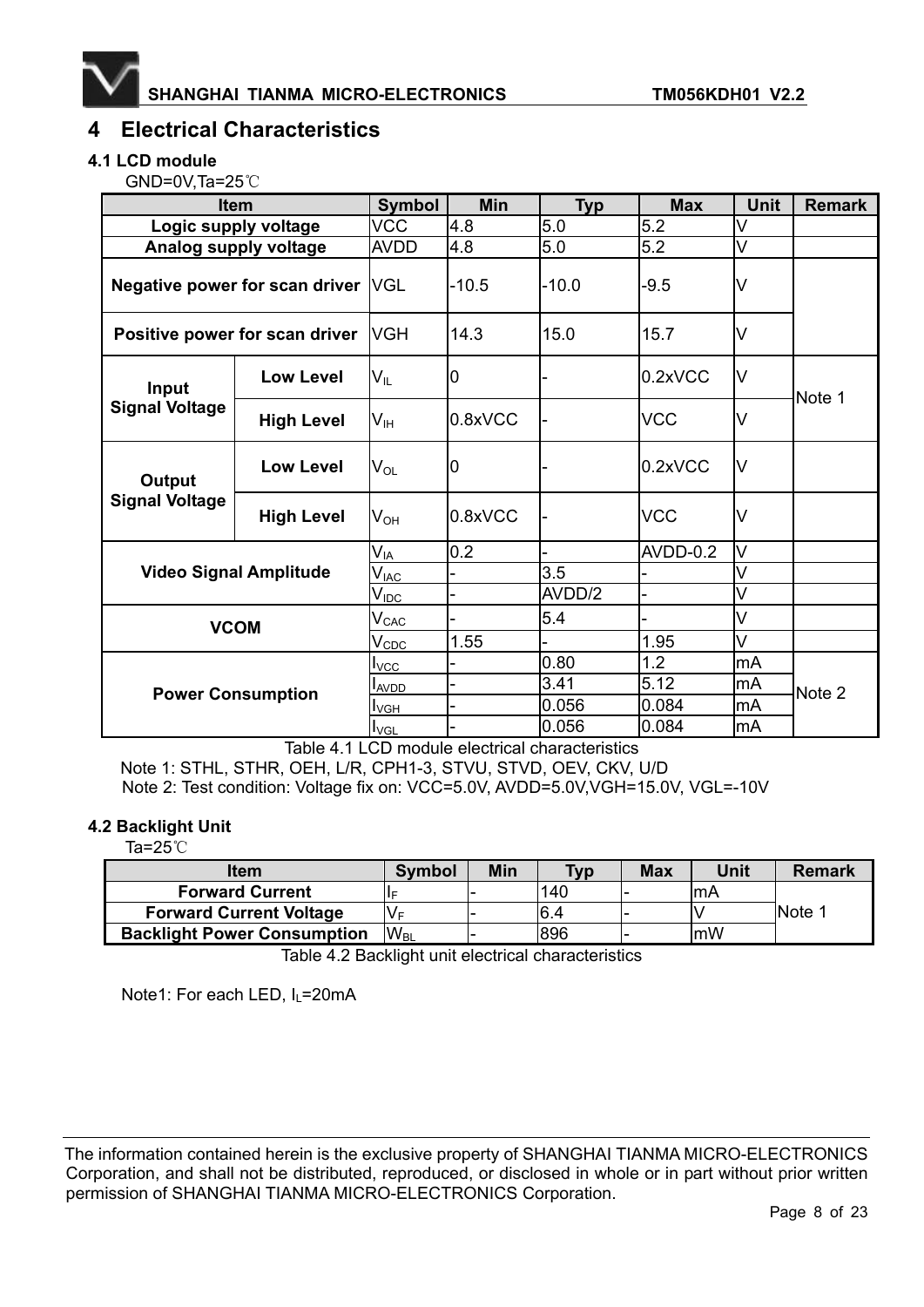

Figure 4.3 LED driver circuit

#### **4,3. Block Diagram**



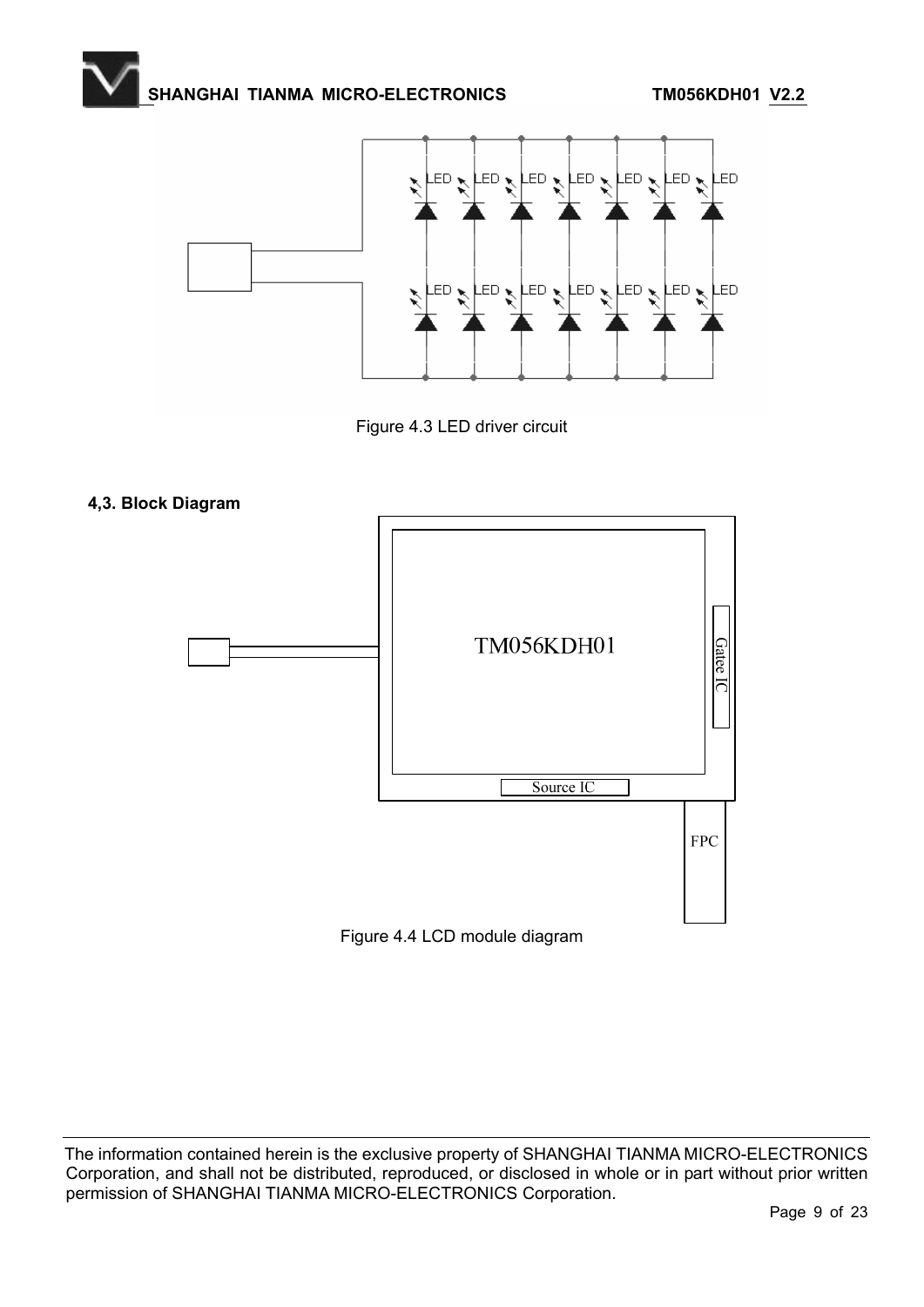

## **5 Timing Chart**

#### **5.1 Timing Parameter**

| <b>Parameter</b>               | Symbol                                | Min.                         | Typ.                     | Max.                     | Unit.           | <b>Remark</b> |
|--------------------------------|---------------------------------------|------------------------------|--------------------------|--------------------------|-----------------|---------------|
| Rising time                    | $t_{r}$                               | $\overline{\phantom{0}}$     | $\overline{\phantom{a}}$ | 60                       | ns              | Note 1        |
| Falling time                   | $t_{\rm f}$                           |                              | $\mathbf{r}$             | 60                       | ns              | Note 1        |
| High and low level pulse width | $t_{\underline{CPL}}$                 | 150                          | 154                      | 158                      | ns              | <b>CPH1-3</b> |
| CPH pulse width                | $t_{\text{CWH}}$                      | 40                           | 50                       | 60                       | $\%$            | <b>CPH1-3</b> |
|                                | $\rm t_{C12}$                         |                              |                          |                          |                 |               |
| CPH pulse delay                | $\mathfrak{t}_{\rm C23}$<br>$t_{C31}$ | 30                           | $t_{\text{CPH}}/3$       | $t_{\text{CPH}}/2$       | ns              | <b>CPH1-3</b> |
| STH setup time                 | $t_{\text{SUH}}$                      | 20                           | $\blacksquare$           | $\blacksquare$           | ns              | STHL/R        |
| STH hold time                  | t <sub>нрн</sub>                      | 20                           | $\blacksquare$           | $\overline{\phantom{0}}$ | ns              | STHL/R        |
| STH pulse width                | $t_{\underline{\text{STH}}}$          | $\qquad \qquad \blacksquare$ | 1                        | $\overline{\phantom{a}}$ | $t_{\rm CPH}$   | STHL/R        |
| STH period                     | $t_H$                                 | 61.5                         | 63.5                     | 65.5                     | <b>us</b>       | STHL/R        |
| OEH pulse width                | $t_{\text{OEH}}$                      | ÷,                           | $\overline{7}$           | ÷,                       | tcph            |               |
| Sample and hold disable time   | $t_{DIS1}$                            |                              | 8                        | ÷,                       | <b>us</b>       |               |
| OEV pulse width                | $t_{\text{OEV}}$                      | $\blacksquare$               | 27                       | $\overline{\phantom{a}}$ | <b>us</b>       |               |
| CKV pulse width                | $t_{CKV}$                             | 16                           | $\blacksquare$           | 40                       | <b>us</b>       |               |
| Clean enable time              | $t_{\tiny\textrm{DIS2}}$              |                              | 16                       | ÷,                       | <b>us</b>       |               |
| Horizontal display time range  | $\mathfrak{t}_{\mathsf{DH}}$          |                              | 960                      | $\overline{\phantom{0}}$ | $t_{\rm CPH}/3$ |               |
| STV setup time                 | $t_{\scriptstyle\textrm{SUV}}$        | 400                          | $\overline{\phantom{a}}$ | $\overline{a}$           | ns              | STVD/U        |
| STV hold time                  | $t_{HDV}$                             | 400                          | $\Box$                   | $\blacksquare$           | ns              | STVD/U        |
| STV pulse width                | $t_{\text{STV}}$                      |                              | $\overline{\phantom{a}}$ | $\overline{1}$           | $t_H$           | STVD/U        |
| Horizontal line per field      | $t_{\vee}$                            | 256                          | 262.5                    | 268                      | $t_{H}$         | Note 2        |
| Vertical display start         | $t_{\rm SV}$                          |                              | $\overline{3}$           | ÷,                       | $t_H$           |               |
| Vertical display range         | $\mathfrak{t}_{\rm DV}$               | $\overline{\phantom{a}}$     | 234                      | $\blacksquare$           | $t_H$           |               |
| Vertical start line            | $\mathsf{t}_{\mathsf{SLV}}$           | ÷,                           | $\blacksquare$           | 21                       | $t_H$           |               |
| VCOM rising time               | $t_{\rm rCOM}$                        | $\overline{a}$               | $\blacksquare$           | 5                        | <b>us</b>       |               |
| VCOM falling time              | $t_{\rm fCOM}$                        | $\frac{1}{2}$                | $\overline{\phantom{a}}$ | $\overline{5}$           | <b>us</b>       |               |
| VCOM delay time                | $t_{\scriptsize{\textrm{DCOM}}}$      |                              | $\overline{a}$           | $\overline{3}$           | <b>us</b>       |               |
| RGB delay time                 | $t_{D{\rm RGB}}$                      | $\blacksquare$               | $\blacksquare$           | 1                        | <b>us</b>       |               |

Note 1: For all of logic signal.

Note 2: Please don't use odd horizontal lines to drive LCD panel for both odd and even field simultaneously.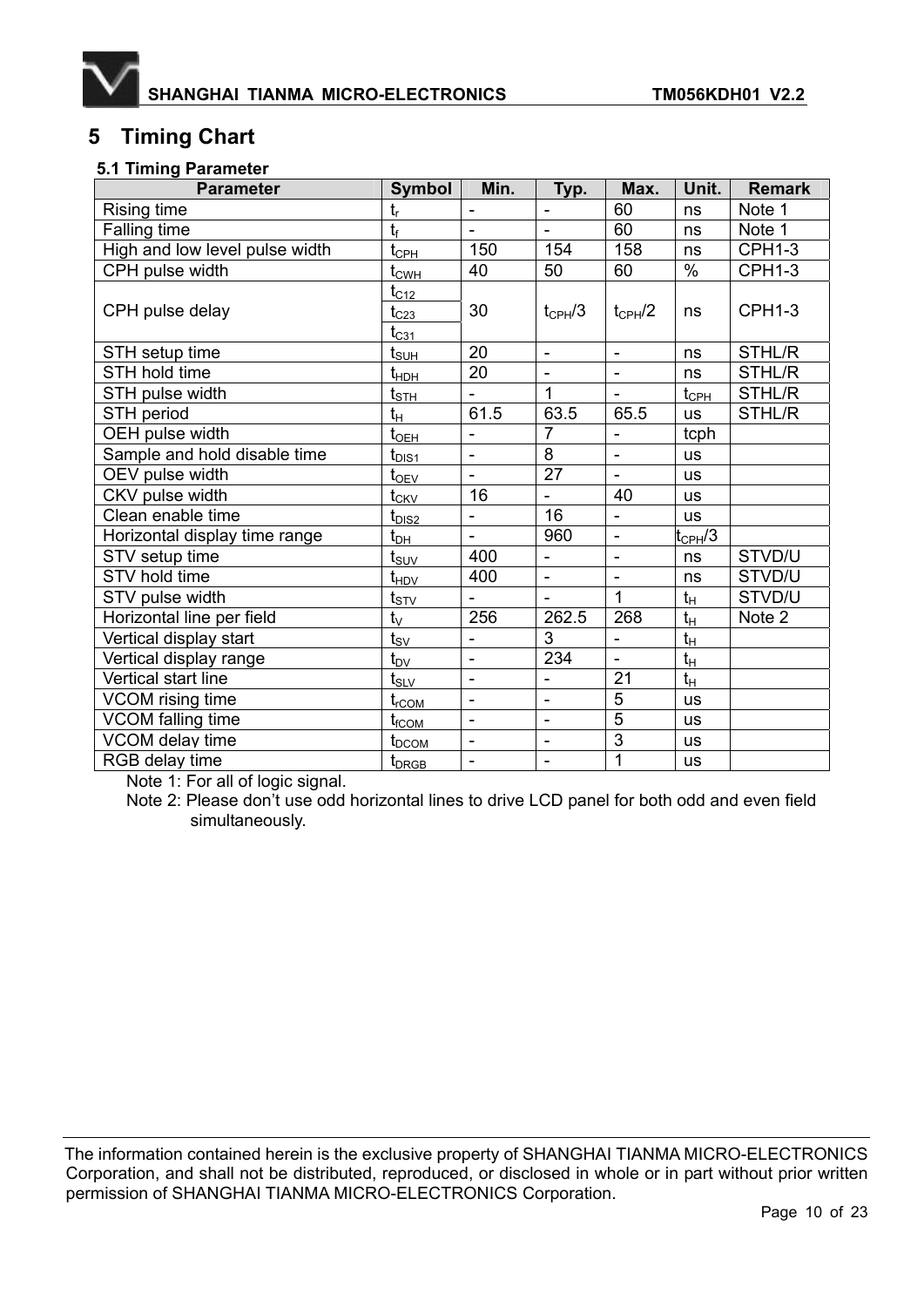### **5.2 Timing Diagram**



Figure 5.2: horizontal display range timing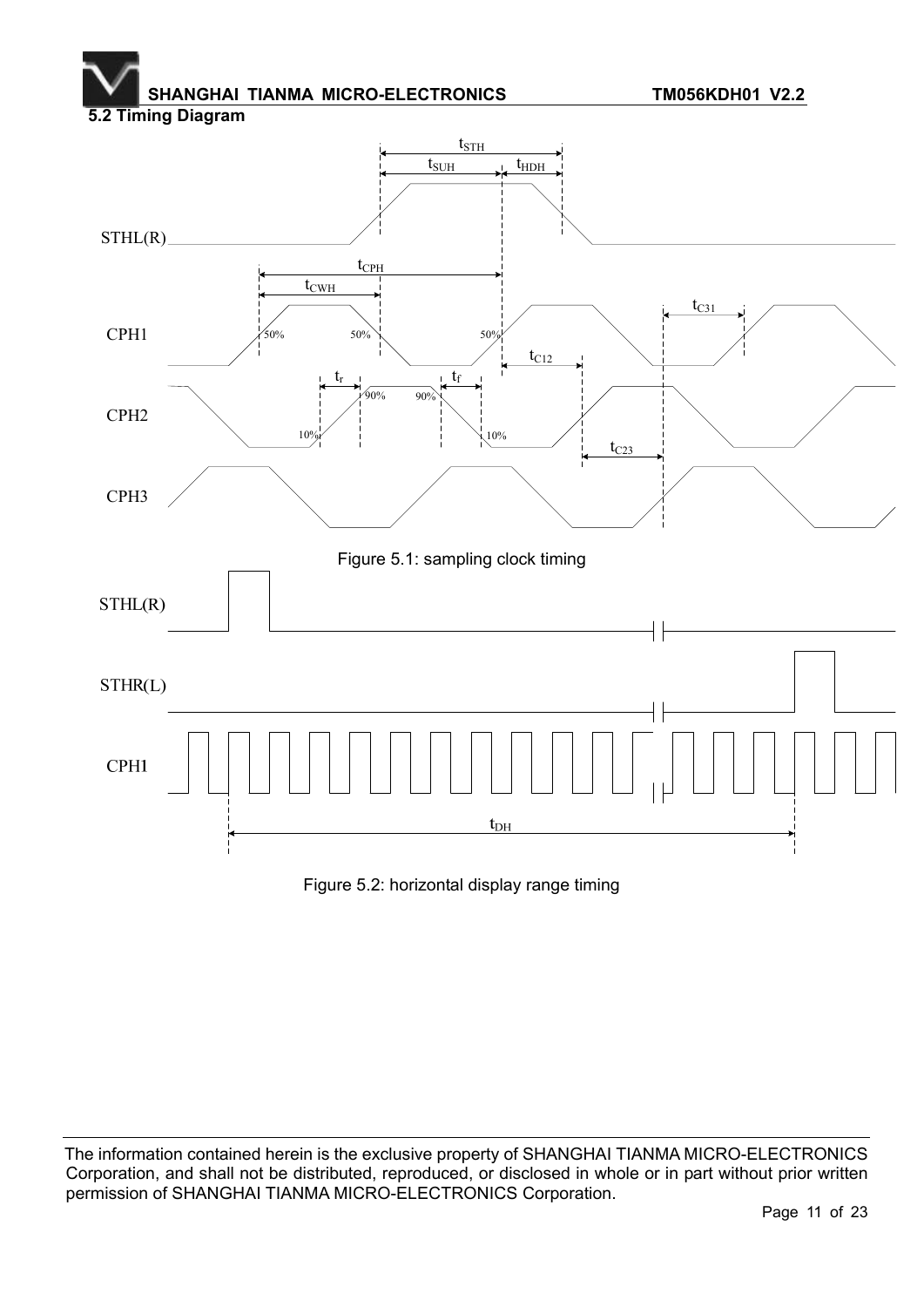

Figure 5.4: vertical display timing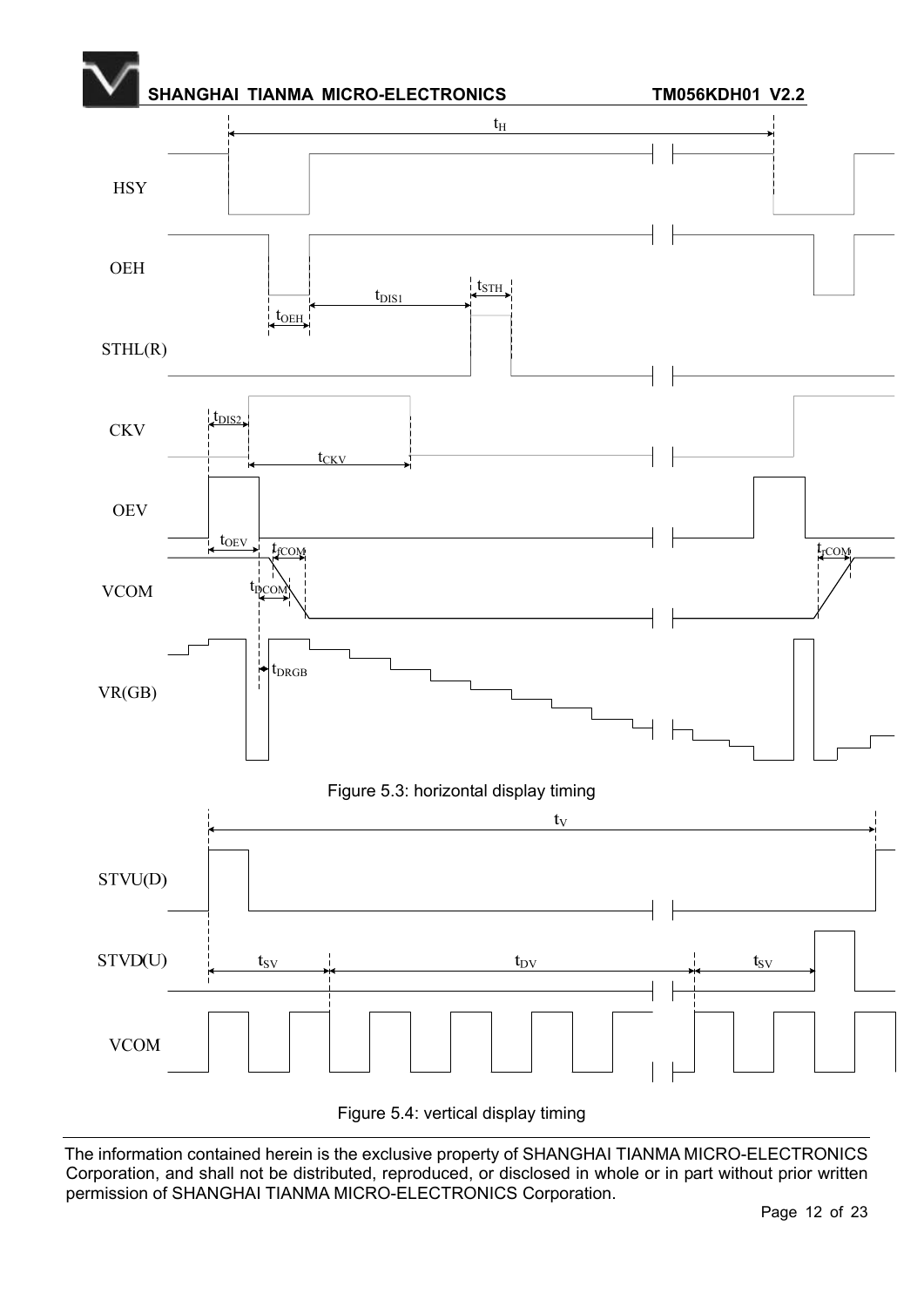

Figure 5.5: vertical start line timing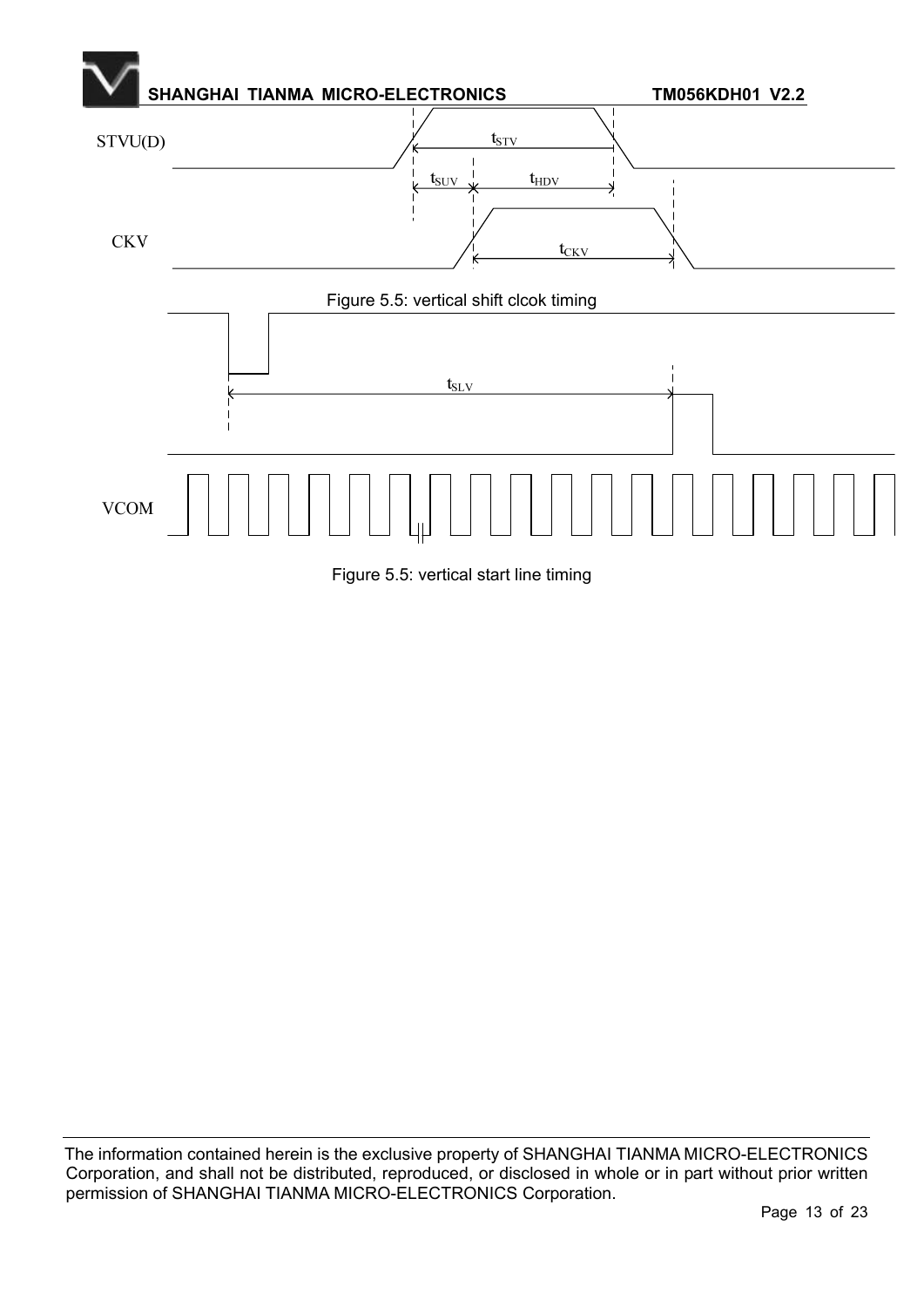#### **5.2. Power on/off Sequence**  5.2.1 Power on Sequence



Figure 5.6 Power on sequence

VCC→VGL→AVDD→VGH→DATA→VBL

Note: the interval time should more than the label



5.2.2 Power off Sequence



VBL→DATA→VGH→AVDD→VGL→VCC

Note: the interval time should more than the label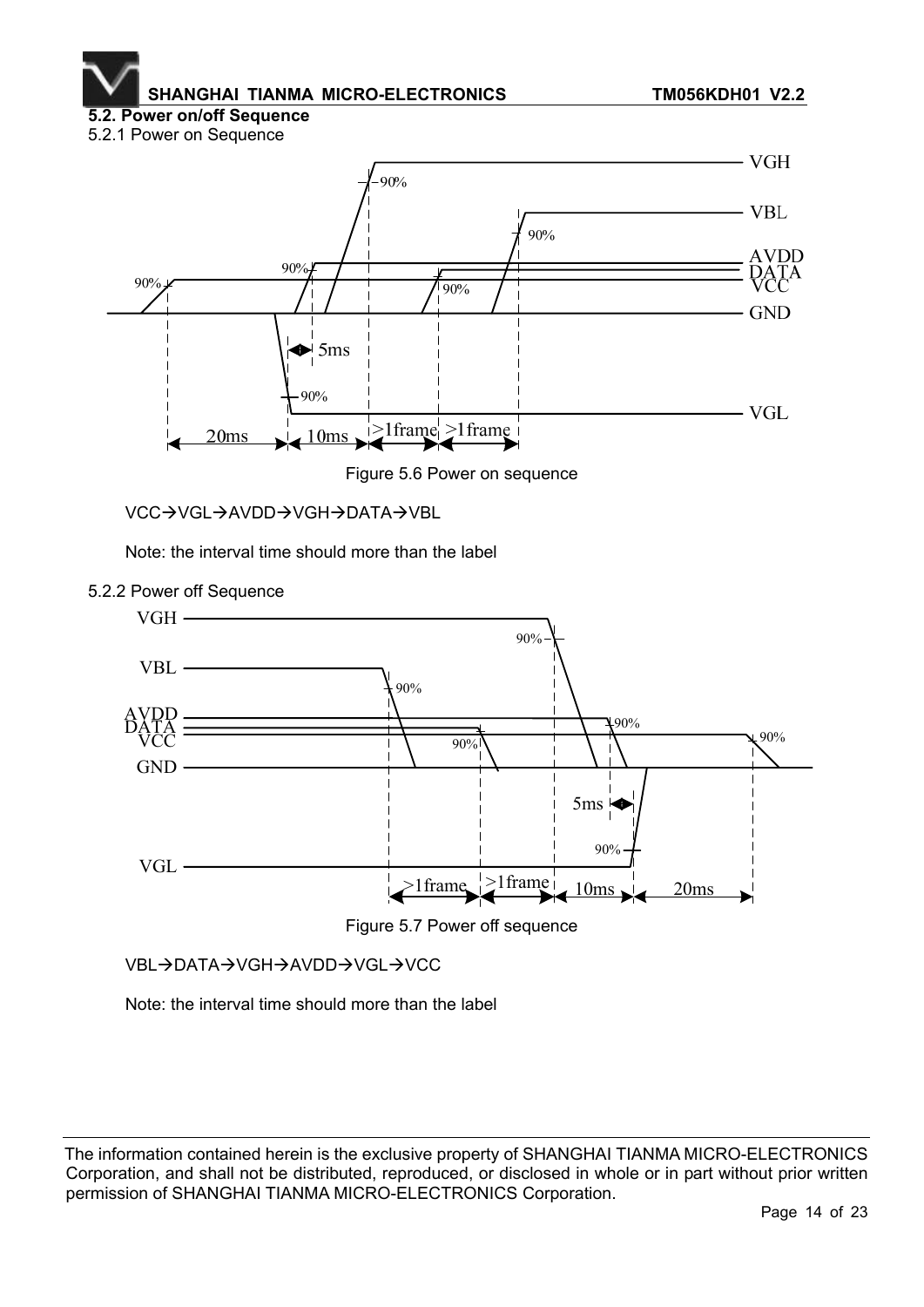

Ta= $25^\circ$ C

# **6 Optical Characteristics**

### **6.1 Optical Specification**

| <b>Item</b>           |                 | <b>Symbol</b> | <b>Condition</b>         | <b>Min</b> | Typ.  | Max.  | <b>Unit</b>     | <b>Remark</b>       |
|-----------------------|-----------------|---------------|--------------------------|------------|-------|-------|-----------------|---------------------|
| <b>View Angles</b>    |                 | $\theta T$    | $CR \ge 10$              | 35         | 45    |       | Degree          | Note <sub>2,3</sub> |
|                       |                 | $\theta$ B    |                          | 55         | 65    |       |                 |                     |
|                       |                 | $\theta$ L    |                          | 55         | 65    |       |                 |                     |
|                       |                 | $\theta$ R    |                          | 55         | 65    |       |                 |                     |
| <b>Contrast Ratio</b> |                 | <b>CR</b>     | $\theta = 0^{\circ}$     | 200        | 300   |       |                 | Note 3              |
| <b>Response Time</b>  |                 | Ton           | 25°C                     | 25         |       |       | Note 4          |                     |
|                       |                 | Toff          |                          |            |       | 50    | ms              |                     |
|                       | White           | X             | Backlight is 0.292<br>on | 0.260      | 0.310 | 0.360 |                 | Note 1,5            |
|                       |                 | у             |                          | 0.280      | 0.330 | 0.380 |                 |                     |
|                       | <b>Red</b>      | X             |                          | 0.535      | 0.585 | 0.635 |                 |                     |
| <b>Chromaticity</b>   |                 | у             |                          |            | 0.342 | 0.392 |                 |                     |
|                       | X<br>Green<br>у |               |                          | 0.276      | 0.326 | 0.376 |                 |                     |
|                       |                 |               |                          | 0.525      | 0.575 | 0.625 |                 |                     |
|                       | <b>Blue</b>     | X             |                          | 0.091      | 0.141 | 0.191 |                 |                     |
|                       |                 | у             |                          | 0.060      | 0.110 | 0.160 |                 |                     |
| <b>Uniformity</b>     |                 | U             |                          | 70         | 80    |       | $\frac{0}{0}$   | Note 6              |
| <b>NTSC</b>           |                 |               |                          | 45         | 50    |       | $\%$            | Note 5              |
| Luminance             |                 | L             |                          | 160        | 200   |       | $\text{cd/m}^2$ | Note 7              |

Test Conditions:

- 1. The ambient temperature is  $25^{\circ}$ . I<sub>L</sub>=20mA
- 2. The test systems refer to Note 1 and Note 2.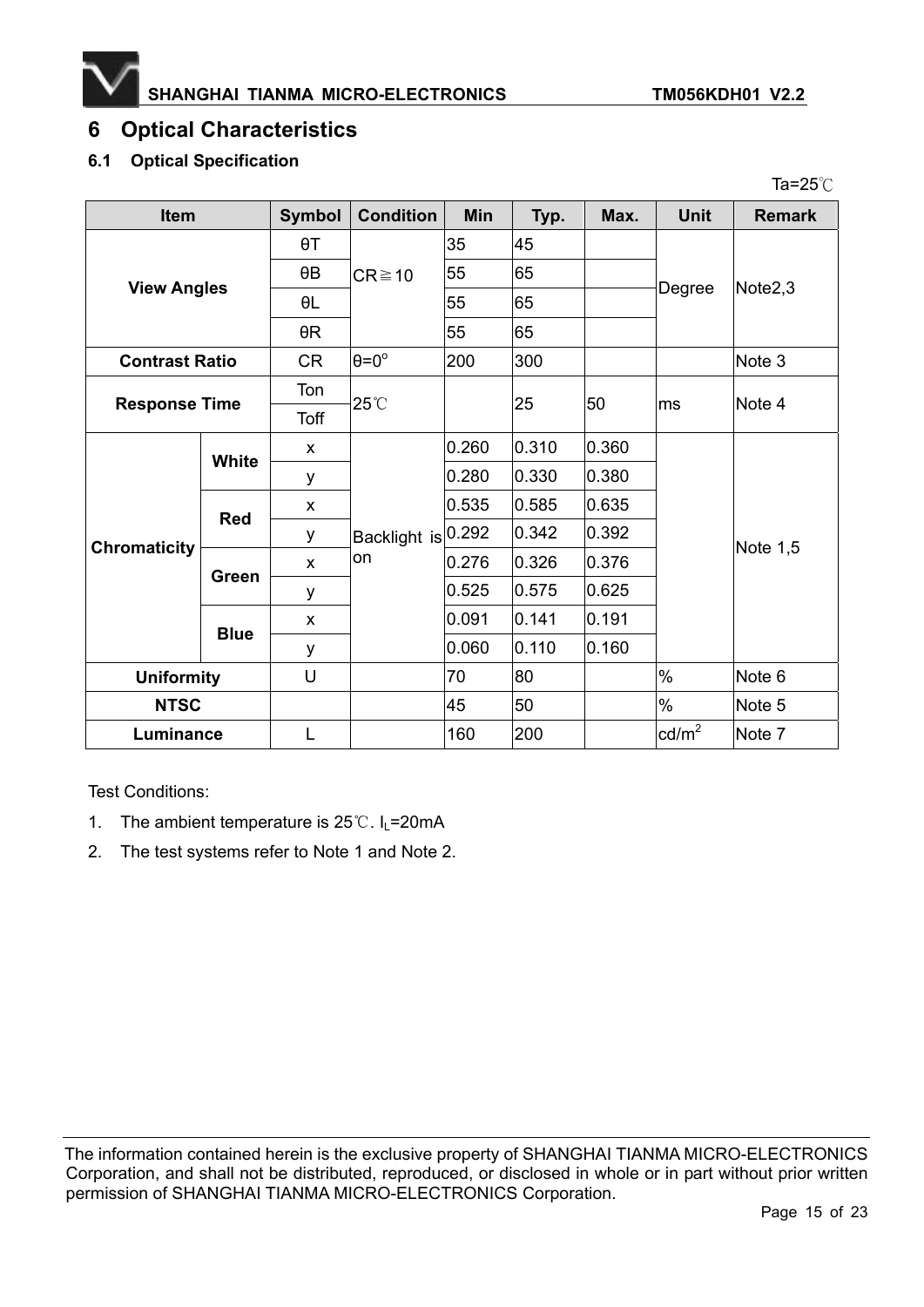Note 1: Definition of optical measurement system.

The optical characteristics should be measured in dark room. After 5 minutes operation, the optical properties are measured at the center point of the LCD screen. All input terminals LCD panel must be ground when measuring the center area of the panel.



Note 2: Definition of viewing angle range and measurement system.

viewing angle is measured at the center point of the LCD by CONOSCOPE(ergo-80).

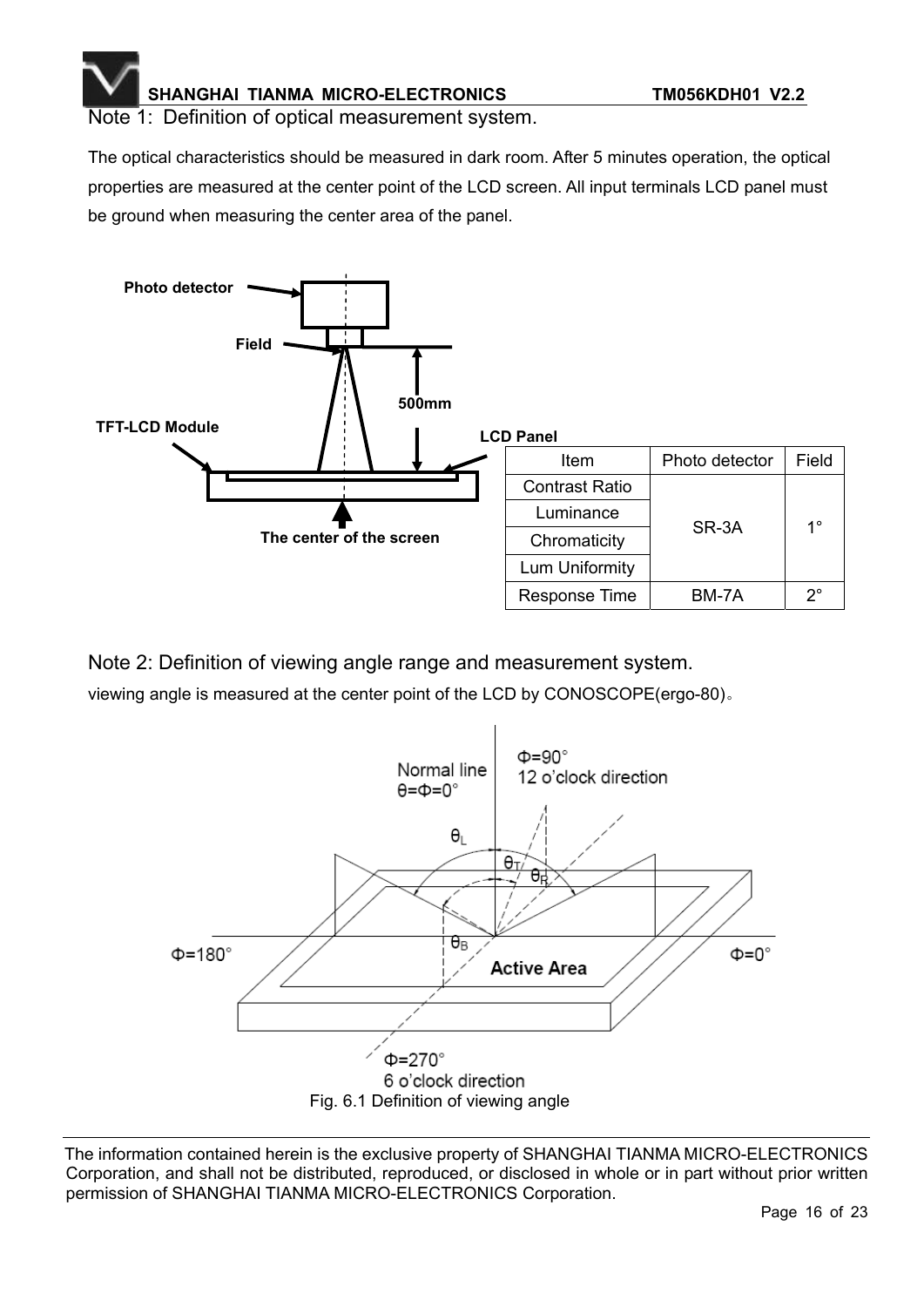### Note 3: Definition of contrast ratio

Luminance measured when LCD is on the "White" state Contrast ratio  $(CR)$  = Luminance measured when LCD is on the "Black" state "White state ":The state is that the LCD should driven by Vwhite.

"Black state": The state is that the LCD should driven by Vblack.

Vwhite: To be determined Vblack: To be determined.

### Note 4: Definition of Response time

The response time is defined as the LCD optical switching time interval between "White" state and "Black" state. Rise time (TON) is the time between photo detector output intensity changed from 90% to 10%. And fall time (TOFF) is the time between photo detector output intensity changed from 10% to 90%.



Note 5: Definition of color chromaticity (CIE1931) Color coordinates measured at center point of LCD.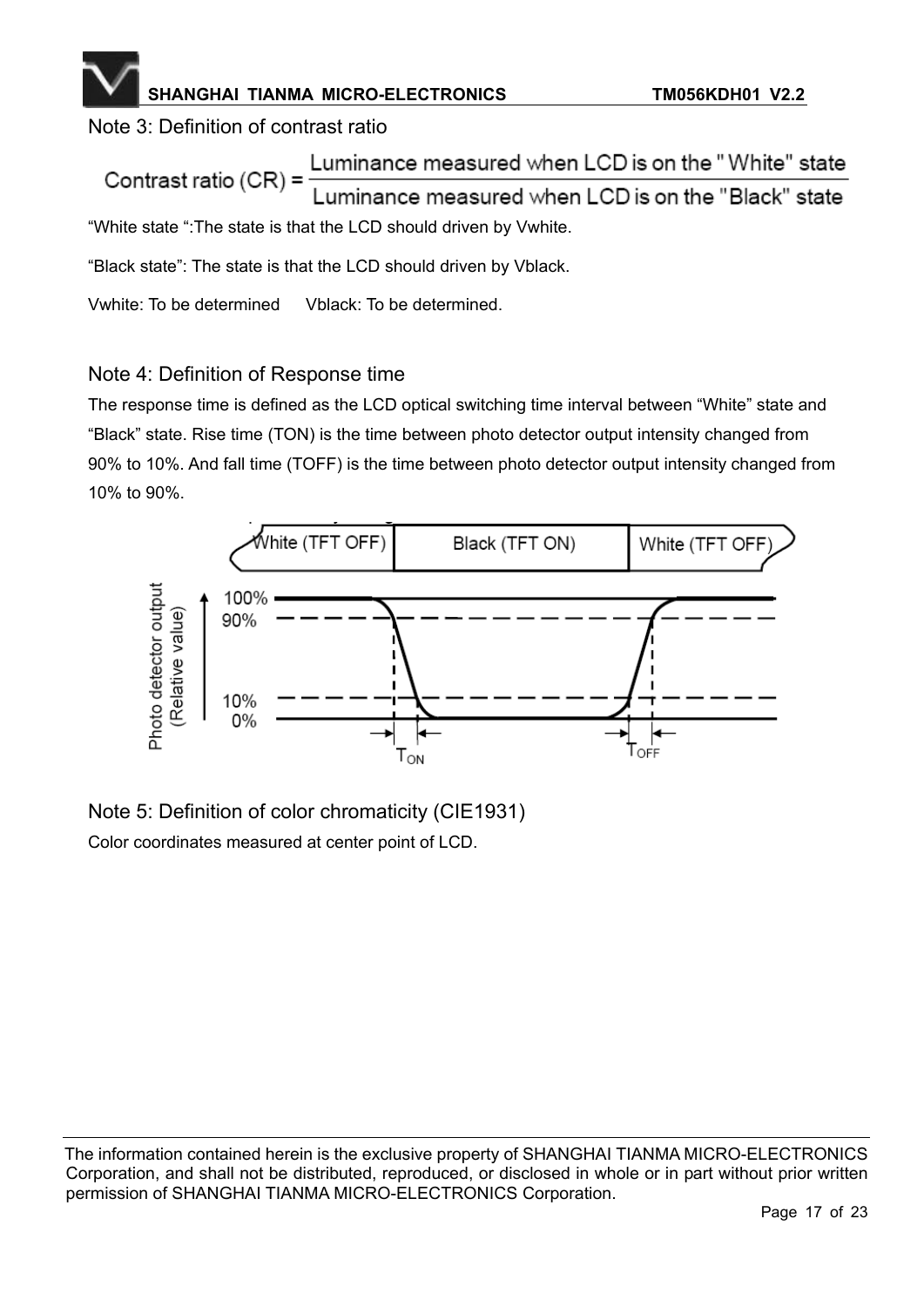### Note 6: Definition of Luminance Uniformity

Active area is divided into 9 measuring areas (Refer Fig. 2). Every measuring point is placed at the center of each measuring area.

Luminance Uniformity $(U)$  = Lmin/ Lmax

L-------Active area length W----- Active area width



Fig. 6.2 Definition of uniformity

Lmax: The measured maximum luminance of all measurement position.

Lmin: The measured minimum luminance of all measurement position.

Note 7: Definition of Luminance :

Measure the luminance of white state at center point.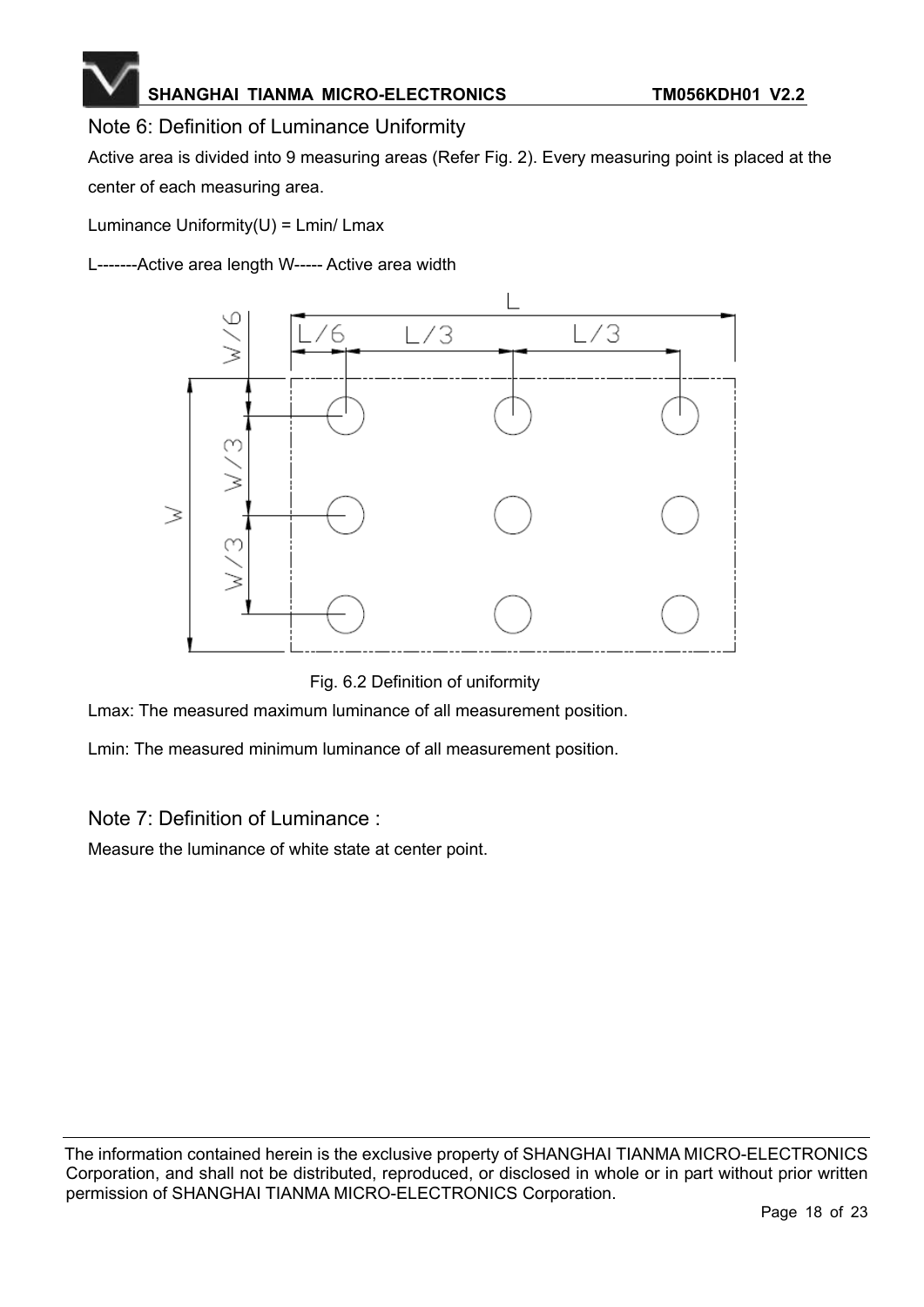

### **7 Environmental / Reliability Test**

| <b>No</b>      | <b>Test Item</b>                                        | Condition                                                                                                                                   | <b>Remarks</b>                                                                           |
|----------------|---------------------------------------------------------|---------------------------------------------------------------------------------------------------------------------------------------------|------------------------------------------------------------------------------------------|
| 1              | <b>High Temperature</b><br>Operation                    | Ts=+70℃, 240hrs                                                                                                                             | Note1<br>IEC60068-2-2, GB2423.2-89                                                       |
| $\overline{2}$ | Low Temperature<br>Operation                            | Ta=-20℃, 240hrs                                                                                                                             | IEC60068-2-1<br>GB2423.1-89                                                              |
| 3              | <b>High Temperature</b><br>Storage<br>(non-operation)   | Ta=+80 $\degree$ C, 240hrs                                                                                                                  | IEC60068-2-2,<br>GB2423.2-89                                                             |
| 4              | Low Temperature<br>Storage<br>(non-operation)           | Ta=-30℃, 240hrs                                                                                                                             | IEC60068-2-1<br>GB2423.1-89                                                              |
| 5              | High Temperature &<br><b>High Humidity</b><br>Operation | Ta = $+60^{\circ}$ C, 90% RH max, 240 hours Note 2                                                                                          | IEC60068-2-3,<br>GB/T2423.3-2006                                                         |
| 6              | <b>Thermal Shock</b><br>(non-operation)                 | -30℃ 30 min~+80℃ 30 min,<br>Change time: 5min, 100 Cycle                                                                                    | Start with cold temperature, end<br>with high temperature<br>IEC60068-2-14, GB2423.22-87 |
| $\overline{7}$ | <b>Electro Static</b><br>Discharge (operation)          | $±2$ KV, Human Body Mode, 100pF/1500 IEC61000-4-2<br>Ω                                                                                      | GB/T17626.2-1998                                                                         |
| 8              | Vibration<br>(non-operation)                            | Sine Wave Frequency range:10~55Hz,<br>Stroke:1.5mm<br>Sweep:10Hz~55Hz~10Hz 2 hours for<br>each direction of X.Y.Z.(6 hours for<br>total)    | IEC60068-2-6<br>GB/T2423.10-1995                                                         |
| 9              | Shock (non-operation)                                   | 100G 6ms, ±X,±Y,±Z 3times<br>each direction                                                                                                 | for IEC60068-2-27<br>GB/T2423.5-1995                                                     |
| 10             | Package Drop Test                                       | Height:80 cm, 1 corner, 3 edges, 6 IEC60068-2-32<br>surfaces                                                                                | GB/2423.8-1995                                                                           |
| 11             | Package Vibration<br>Test                               | Random Vibration:<br>0.015GxG/Hz for 5-200Hz,<br>-6dB/Octave from 200-500Hz<br>2 hours for each direction of X, Y, Z<br>(6 hours for total) | IEC60068-2-34                                                                            |

Note1: Ts is the temperature of panel's surface.

Note2: Ta is the ambient temperature of samples.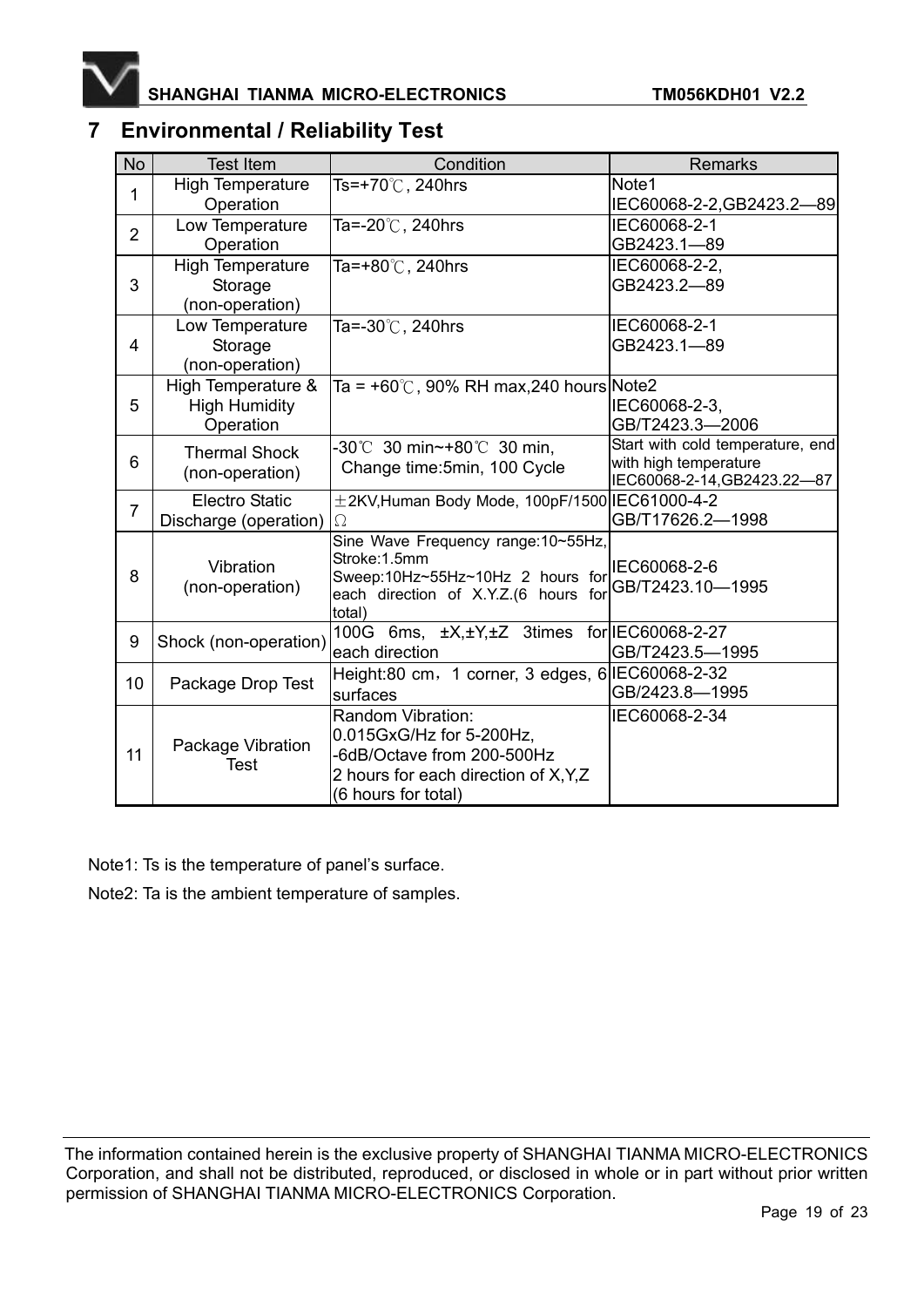## **8 Mechanical Drawing**

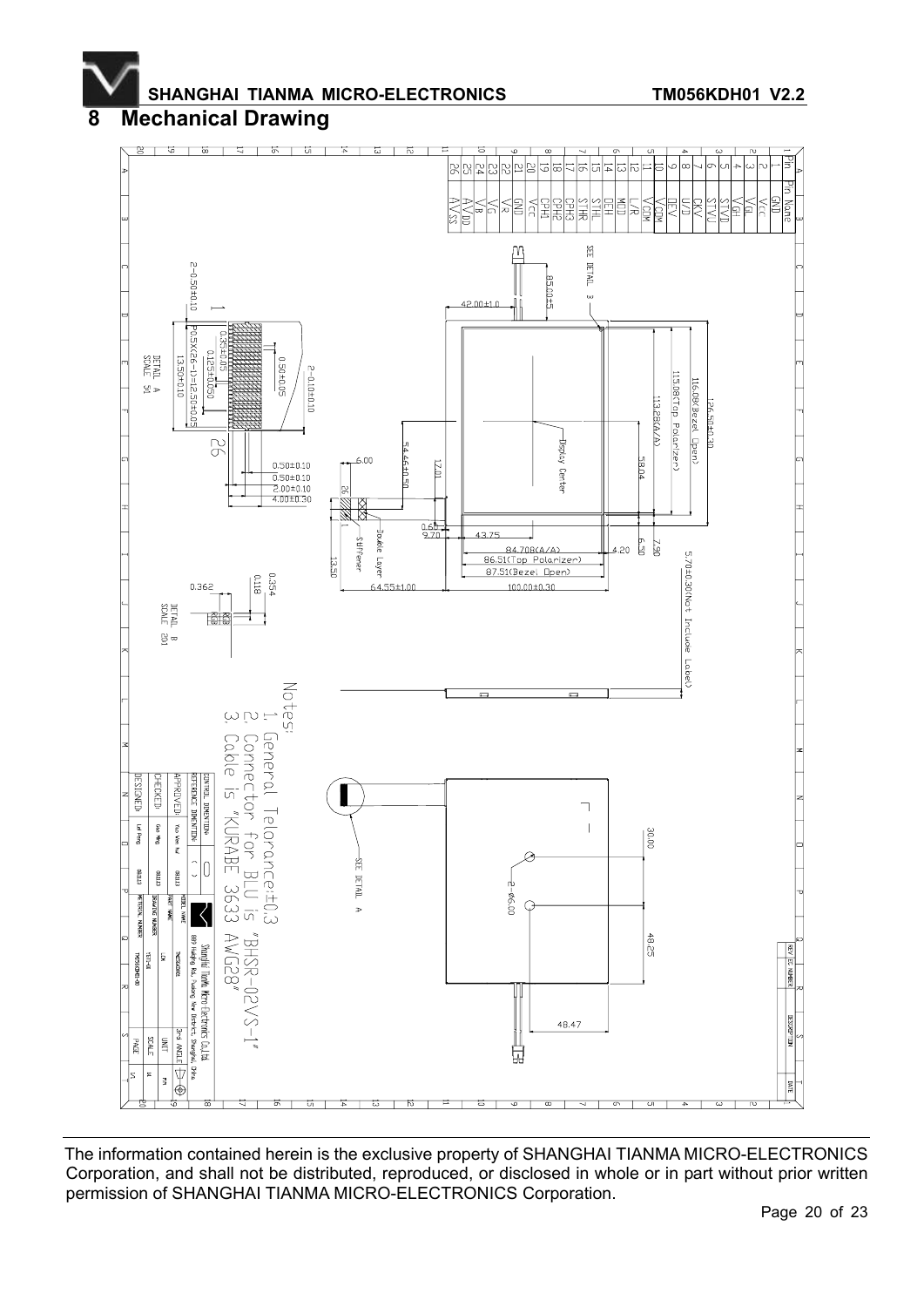

# **9 Packing Drawing**

| 9.1 Packing Material Table |  |
|----------------------------|--|
|                            |  |

| <b>No</b>      | Item              | Model (Material)        | Dimensions(mm)     | Unit<br>Weight<br>(Kg) | Quantity       | <b>Remark</b>                                     |
|----------------|-------------------|-------------------------|--------------------|------------------------|----------------|---------------------------------------------------|
| 1              | <b>LCM</b> module | TM056KDH01              | 126.50x100.00x5.70 | 0.123                  | 50             | including<br>the<br>dimensions<br>οf<br>all parts |
| $\overline{2}$ | Partition 1       | <b>Corrugated Paper</b> | 513x333x215        | 2.000                  | 1              |                                                   |
| 3              | Anti-Static Bag   | PE                      | 185x140            | 0.010                  | 50             | Anti-static                                       |
| $\overline{4}$ | Dust-Proof Bag    | PE                      |                    | 0.060                  | 1              |                                                   |
| 5              | Partition 2       | <b>Corrugated Paper</b> | 505x332x4.00       | 0.100                  | $\overline{2}$ |                                                   |
| 6              | Corrugated Bar    | <b>Corrugated Paper</b> | 513x190x4          | 0.060                  | $\overline{4}$ |                                                   |
| $\overline{7}$ | Carton            | <b>Corrugated Paper</b> | 530x350x250        | 0.940                  | 1              |                                                   |
| 8              | Total weight      |                         | 10.09±5%           |                        |                |                                                   |

#### **9.2 Packing Quantity**

Total LCM quantity in Carton : no. of partition  $2$  Rows x quantity per Row 25 = 50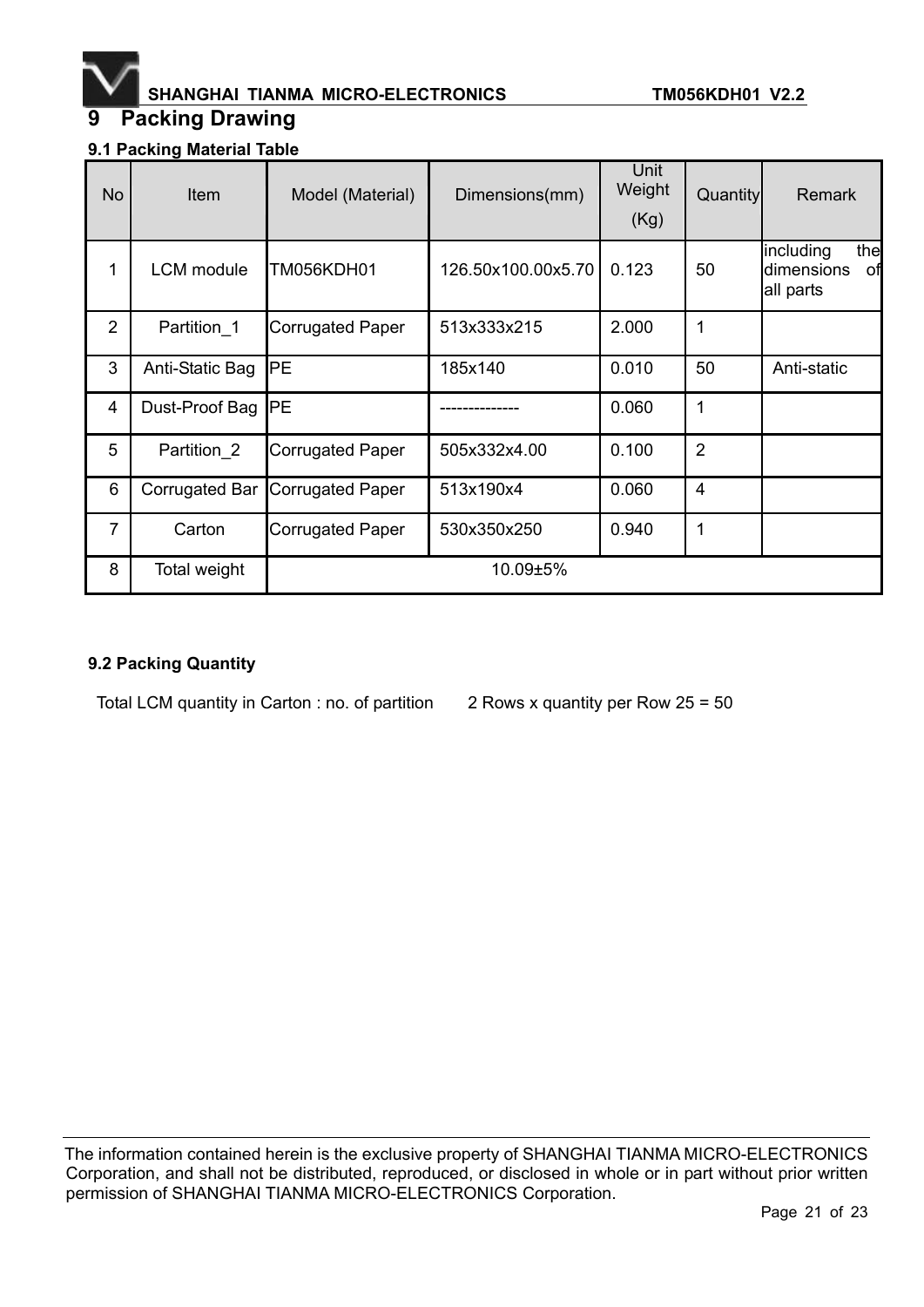

### **9.3 Packing Drawing**